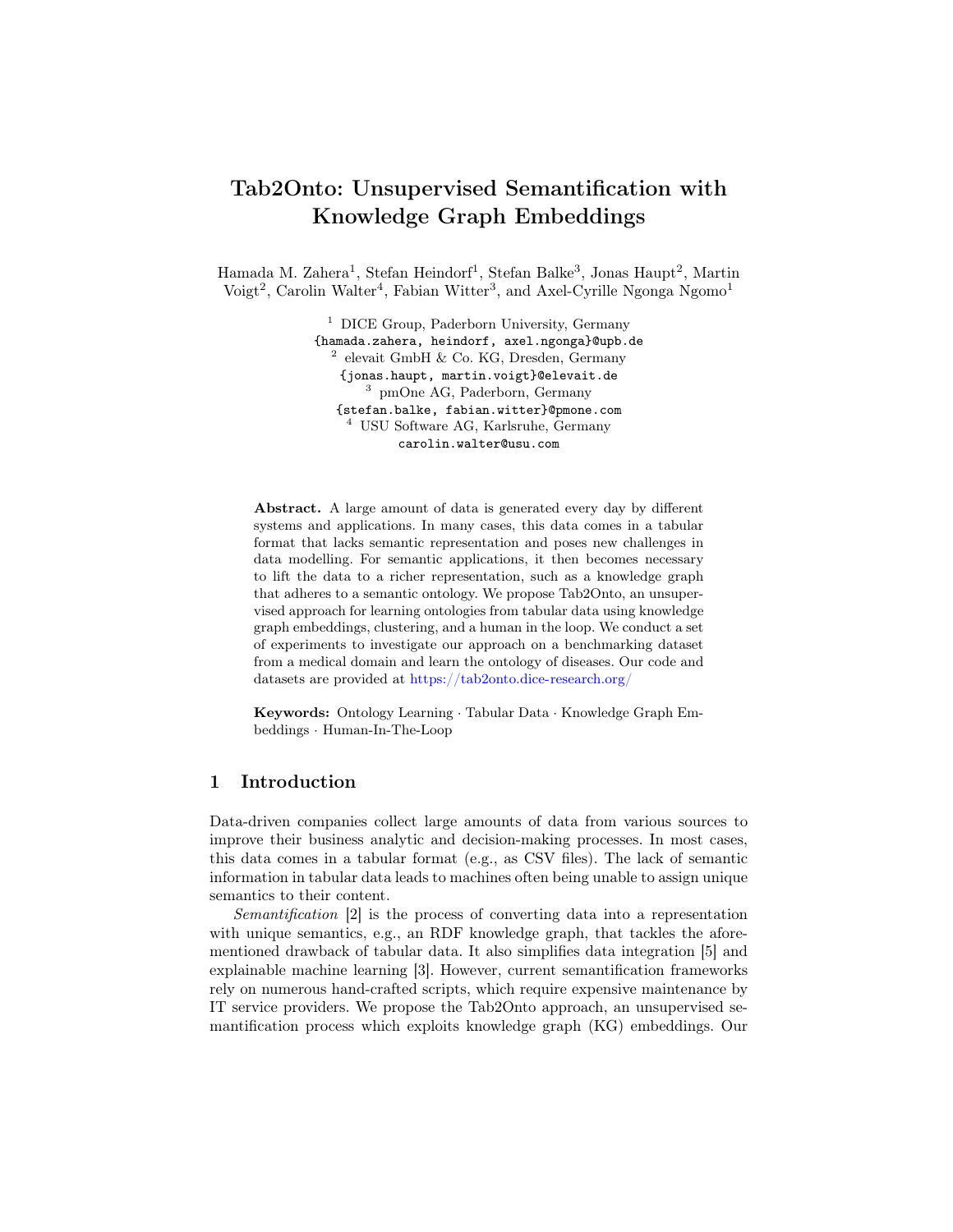<span id="page-1-0"></span>

Fig. 1: Tab2Onto pipeline for semantification.

approach works as follows (see Figure [1\)](#page-1-0): (i) construct a KG from tabular data, (ii) employ KG embeddings to represent entities and relations, (iii) apply hierarchical, unsupervised clustering, (iv) have a human in the loop to assign labels for the computed clusters, and (v) generate an ontology.

# 2 Related Work

Recently, many approaches have been proposed to construct ontologies from textual data. We refer to the survey paper [\[8\]](#page-4-3) for more details about ontology learning from text. Few studies on constructing ontologies from *tabular* data (e.g., CSV, spreadsheets) have been carried out in recent research. For example, the authors of [\[2\]](#page-4-0) propose a user-driven approach that requires considerable manual work. The approach in [\[4\]](#page-4-4) only populates an existing ontology from tabular data. Furthermore, the work presented in [\[6\]](#page-4-5) demonstrates the significance of transforming tabular data into RDF to capture semantic information. The authors propose an ontology-driven approach for generating RDF from multiple CSV files. However, they assume that each CSV file contains entities from the same domain, which is not the case for most real-world data. To deal with entities from different domains, we use entity clustering to group similar entities together. To the best of our knowledge, this is the first attempt that combines KG embeddings, clustering, and a human in the loop for ontology learning.

## 3 Approach

Our approach takes a single<sup>[5](#page-1-1)</sup> CSV file as input and generates an OWL ontology as output. Figure [1](#page-1-0) shows the pipeline of the Tab2Onto approach, including five steps. In the data preprocessing step (Fig. [1](#page-1-0) a), we convert the input data to an RDF graph using the Vectograph library<sup>[6](#page-1-2)</sup> that transforms each cell entry  $e_{i,j}$ 

<span id="page-1-1"></span><sup>&</sup>lt;sup>5</sup> In case of multiple CSV files, they are joined into a single file.

<span id="page-1-2"></span><sup>6</sup> <https://github.com/dice-group/Vectograph>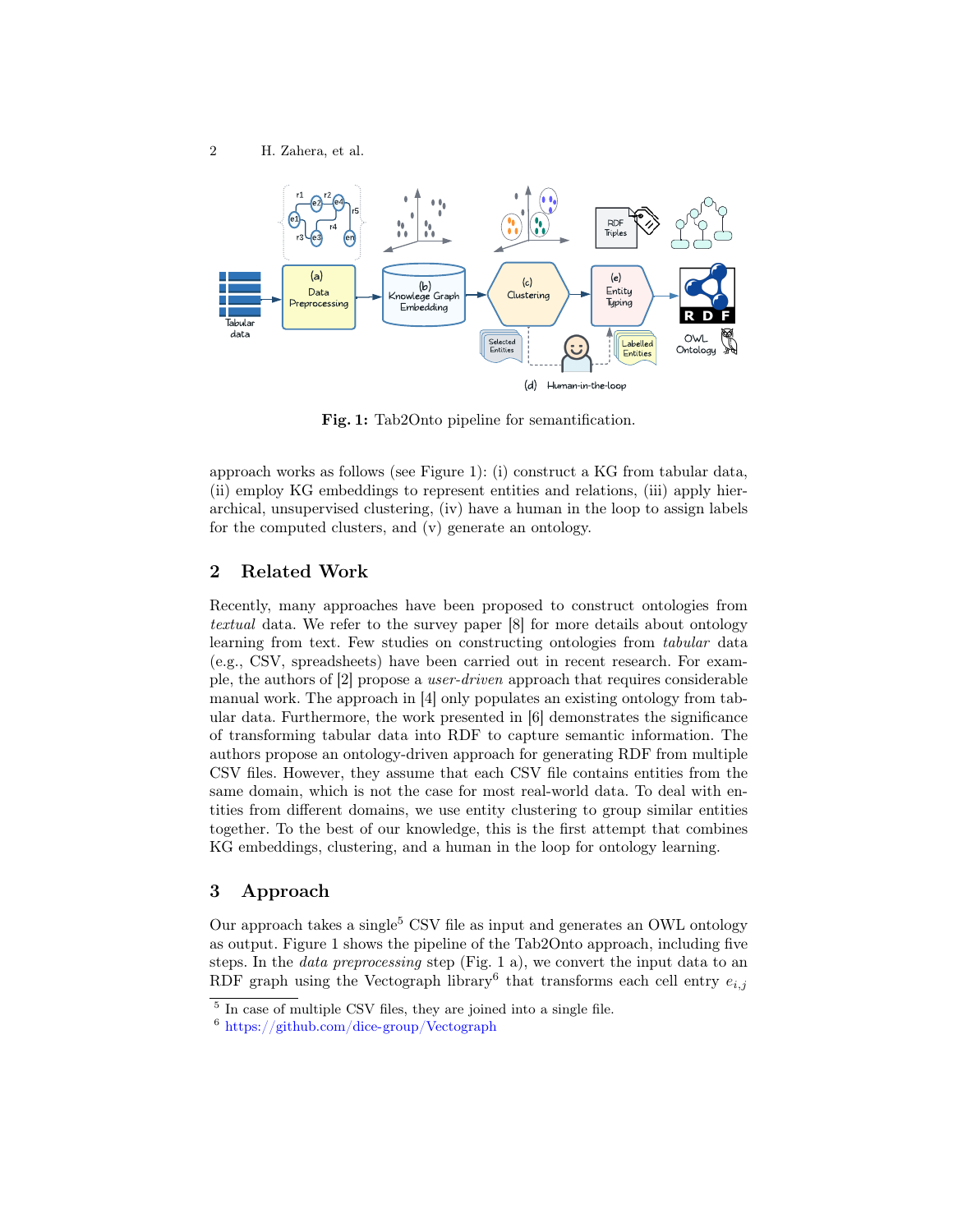| Algorithm     |  |  | TRANSE DISTMULT ROTATE |  |  |  | $\boldsymbol{\mathrm{QM}}$ ult                                  |  |
|---------------|--|--|------------------------|--|--|--|-----------------------------------------------------------------|--|
|               |  |  |                        |  |  |  | Acc. $F_1$ Acc. $F_1$ Acc. $F_1$ Acc. $F_1$                     |  |
| K-Means       |  |  |                        |  |  |  | $0.784$ $0.751$ $0.771$ $0.741$ $0.282$ $0.200$ $0.785$ $0.803$ |  |
| Agglomerative |  |  |                        |  |  |  | 0.779 0.746 0.781 0.749 0.284 0.201 0.744 0.775                 |  |
| HDBSCAN       |  |  |                        |  |  |  | 0.678 0.624 0.475 0.362 0.276 0.119 0.276 0.119                 |  |

<span id="page-2-2"></span>Table 1: Clustering for type prediction on FB15k-237. Best results in bold.

in row *i* and column *j* to a  $\langle \textit{subject-predicate-object} \rangle$  triple, i.e.,  $(e_i, e_j, e_{i,j})$ where  $e_i$  denotes the name of row i and  $e_j$  the name of column j. Further, we represent entities and relations in the RDF graph using KG embeddings (Fig. [1](#page-1-0) b). Each entity and relation is represented as a d-dimensional vector  $(\mathbb{R}^d)$  in the embedding space, where similar entities are close to each other. In the clustering step (Fig. [1](#page-1-0) c), we use the K-Means algorithm to identify clusters of entities. Each cluster contains a set of entities with similar properties and common relations. In the next step (Fig. [1](#page-1-0) d), our goal is to assign labels (i.e., classes or types) to the clustered entities. For this purpose, we employ a human in the loop to assign one label to each cluster. We ask said human to specify labels for a few entities from each cluster. For each cluster, we sample some entities close to its centroid and present a set of RDF triples about these entities via a web interface. The user can then manually assign a label to each entity. After that, we propagate the majority label to all entities within the same cluster (Fig. [1](#page-1-0) e). Finally, we construct an OWL ontology based on the labelled clusters using the OWLready2 library.[7](#page-2-0) The learned ontology contains a taxonomy of OWL classes and entities (i.e., OWL individuals) with type information.

### 4 Experiments

We aim to answer the following questions:  $(Q1)$  Which KG embeddings yield the best clusters of entities in the embedding space?  $(Q2)$  Which clustering approach yields the best clusters of entities?  $(Q3)$  How well does our pipeline work for the semantification of tabular data?

Evaluation Setup: For research questions Q1 and Q2, we use the popular KG benchmark FB15k-237 with types such as movie, person, etc. The dataset includes a subset of the Freebase Knowledge Graph with 14, 951 entities and 237 relations. For **Q3**, we use the  $Lymphography^8$  $Lymphography^8$  dataset, which contains tabular data about 148 instances of lymphography diagnoses with 18 attributes. As metrics, we use *accuracy* and *macro*- $F_1$  to evaluate the predicted types of entities compared to the ground-truth types in the FB15k-237 dataset. Furthermore, we use Evolearner [\[3\]](#page-4-2) from the Ontolearn library to evaluate the generated ontology.

<span id="page-2-0"></span><sup>7</sup> <https://github.com/pwin/owlready2>

<span id="page-2-1"></span><sup>8</sup> <https://archive.ics.uci.edu/ml/datasets/Lymphography>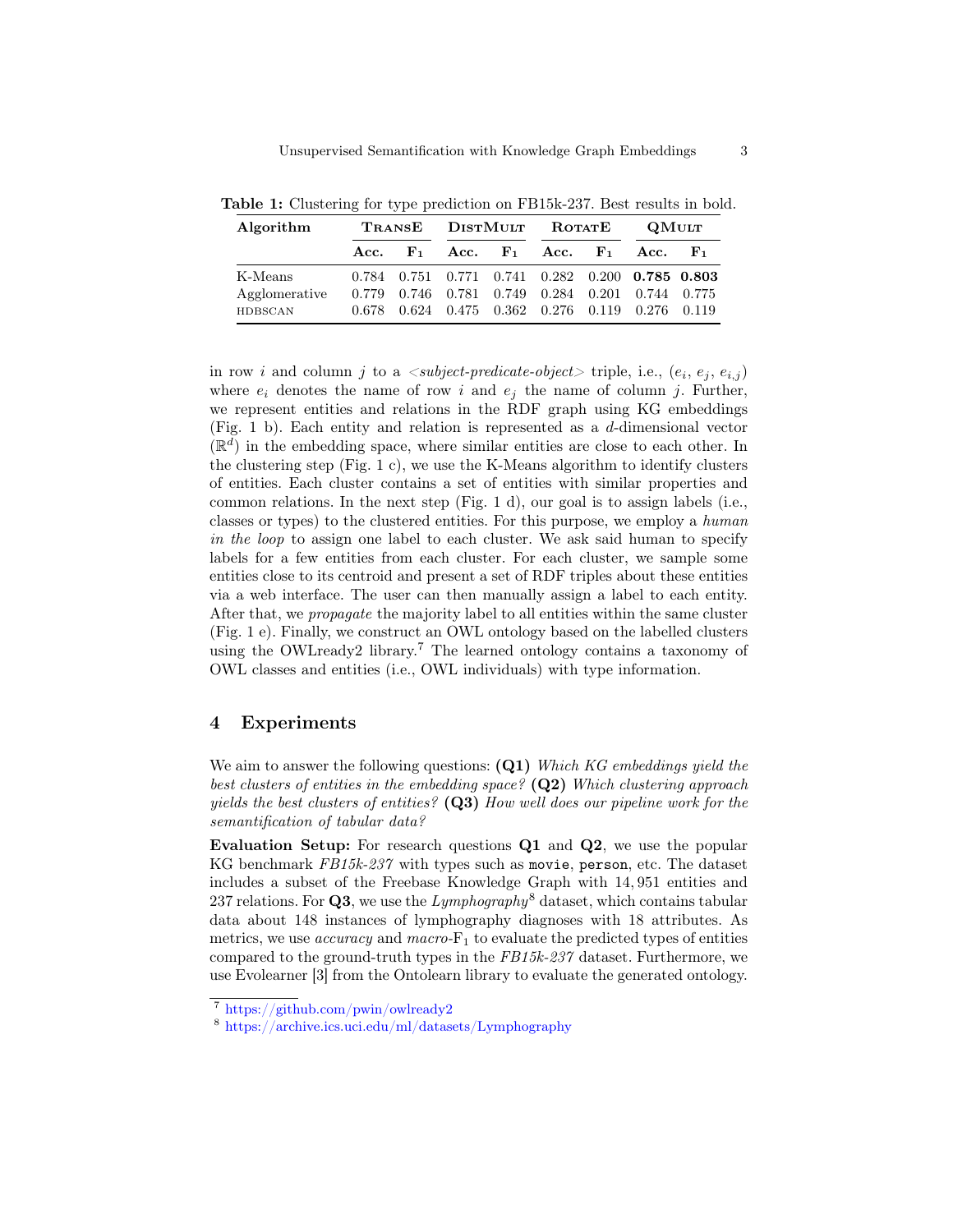#### <span id="page-3-0"></span>4 H. Zahera, et al.

|  | <b>Table 2:</b> Tab2Onto semantification of Lymphography with |  |  |  |
|--|---------------------------------------------------------------|--|--|--|
|  | QMULT embeddings and K-Means clustering.                      |  |  |  |

| Approach                         | Acc.  | F1.   |
|----------------------------------|-------|-------|
| Tab2Onto ( <i>unsupervised</i> ) | 0.666 | 0.728 |
| Random ( <i>unsupervised</i> )   | 0.533 | 0.485 |
| Logistic regression (supervised) | 0.833 | 0.818 |

#### 4.1 Embedding-based Clustering for Type Prediction

To answer Q1, we experimented with the KG embeddings TRANSE, DISTMULT, ROTATE, and QMULT  $[1]$ . Table [1](#page-2-2) shows the evaluation results in terms of *accu*racy (Acc.) and macro- $F_1$  ( $F_1$ ) measure. Our results demonstrate that QMuLT embeddings achieve superior performance over other embedding models, with an F1-score of 0.803 compared to 0.751 by TransE (K-Means clustering).

To answer Q2, we evaluated the performance of different clustering methods: K-Means, agglomerative clustering, and HDBSCAN. Table [1](#page-2-2) reports our evaluation results for each method with the KG embedding models used in Q1. We observe that K-Means achieves the best performance in clustering entities. In particular, K-Means outperforms agglomerative clustering by absolute  $+0.028$  in terms of  $F_1$ -score (for QMULT embeddings). Based on these findings, we employ the best combination of KG embeddings (QMult) and clustering algorithm (K-Means) in the full pipeline of our approach in the next section.

#### 4.2 Semantification of Tabular Data

To answer Q3, we investigated the application of our pipeline in the medical domain. We used the benchmarking dataset Lymphography, which provides lymphograms and their attributes as tabular data (e.g., lymphatics, lymNodesEnlar, defectInNode, extravasates). Our goal is to infer types of lymphatic diseases (Normal, Fibrosis, Metastases, Malign-Lymph) and represent them as OWL classes in the generated ontology. Starting from tabular data, we apply the full pipeline of Tab2Onto as follows: we transform the tabular data of Lymphography into an RDF graph in step (a); then we learn QMULT embeddings in step (b); we cluster entities using the K-Means approach in step (c); we employ a human in the loop to assign labels (Normal, Fibrosis, Metastases or Malign-Lymph) to a set of sampled entities from each cluster in step (d). Finally, the output of Tab2Onto is an ontology that contains a taxonomy of OWL classes based on the cluster labels, in step (e).

To evaluate the predicted lymphatic types, we compared our unsupervised approach to random-labelling with probabilities reflecting the class distribution. Further, we used supervised logistic regression as an upper-bound baseline for type prediction. Table [2](#page-3-0) shows that Tab2Onto outperforms random-labelling with a large margin, up to  $+0.13$  accuracy and  $+0.24$  macro- $F_1$  scores; we are